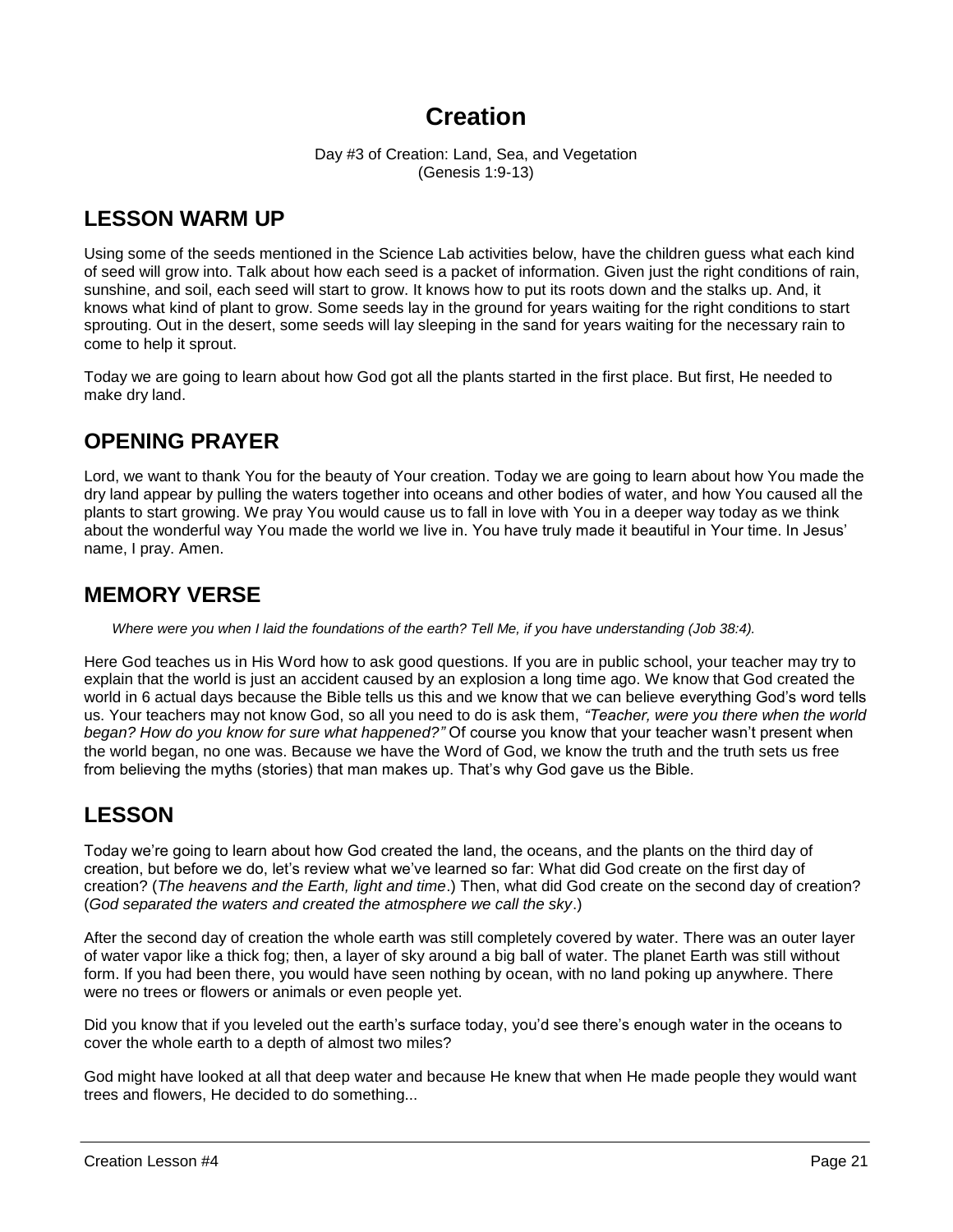### Genesis 1:9

*Then God said, "Let the waters under the heavens be gathered together into one place, and let the dry land appear"; and it was so.*

God commanded the dry land to appear. Suddenly large areas of the ocean bubbled and foamed and parts of the ocean floor began rising up and out of the water and kept on going until rolling hills were formed in some places, as well as great stretches of land in other places. At the same time, other parts of the ocean floor sank down to form underwater valleys and basins, so that the water drained off the land and into one place. God did all this by the mighty power of His Word.

Isn't God's word powerful? All He needed to do was speak and at His command He created the world we live in!

(Teacher, have a child look up and READ the following scripture:)

### Psalm 33:6-9

*By the word of the Lord the heavens were made, and all the host of them by the breath of His mouth. He gathers the*  waters of the sea together as a heap; He lays up the deep in storehouses. Let all the earth fear the Lord; let all the *inhabitants of the world stand in awe of Him. For He spoke and it was done; He commanded, and it stood fast.*

God is the Lord of Creation, the Almighty God. Because He is all-powerful, we should respect and honor Him in all we do.

#### Genesis 1:10

*God called the dry land Earth, and the gathering together of the waters He called Seas. And God saw that it was good.*

Because God is the creator, He is the One who got to name these things. Everything that God made was perfect in every way. God never makes mistakes.

### Genesis 1:11

*Then God said, "Let the earth bring forth grass, the herb that yields seed, and the fruit tree that yields fruit according to its kind, whose seed is in itself, on the earth"; and it was so.*

On day 3 of Creation, God spoke again and commanded the land to produce all kinds of plants. If you had been there you would have seen green grass, tall palms trees, and other vegetation spring up from the ground, as well as bushes and trees and flowers of all different shapes and sizes and colors. You would have also seen the branches of fruit trees heavy with juicy fruit, like apples, mangoes, and peaches and lots, lots, more!

God made the first plants all fully grown, but each kind had seeds so they could reproduce. Did you know that seeds always produce the kinds of plants and fruits they came from? If you plant a corn seed you will never get beans growing! You never have to worry when you plant your garden.

### Genesis 1:12

*And the earth brought forth grass, the herb that yields seed according to its kind, and the tree that yields fruit, whose seed is in itself according to its kind. And God saw that it was good.* 

Before the third day of creation the planet earth did not have any form to it. But God, just by His command, gave the earth order. He gathered the water together to make dry ground appear and then he command the plants to grow! He was preparing a place that would be perfect for mankind to live and He knew that people would need food. So, He planted the fruits and vegetables on the third day so they would be ready for Adam and Eve when they got here. And, God was well pleased with what He created on the third day.

### Genesis 1:13

*So the evening and the morning were the third day.*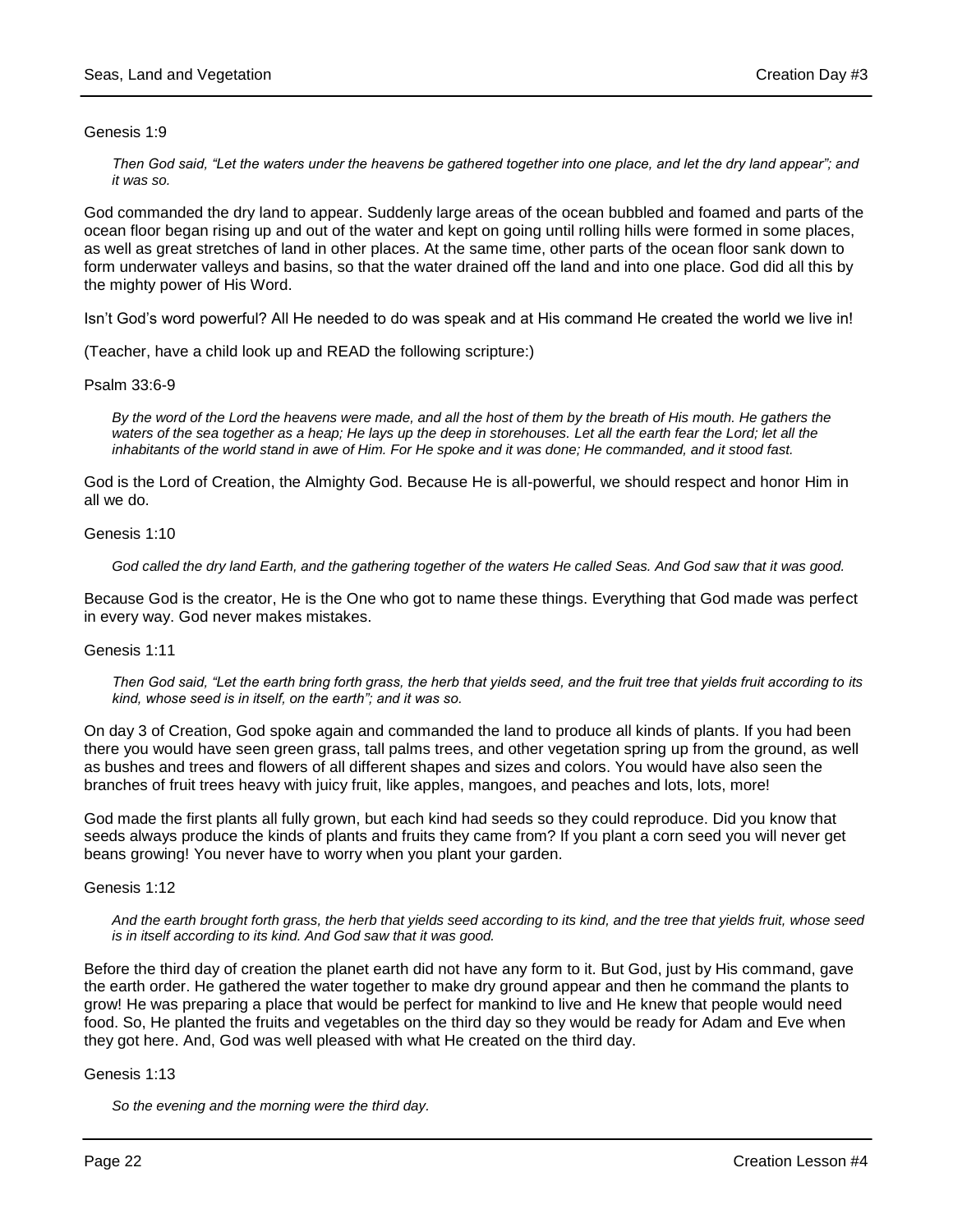Again, day #3 was an ordinary day just like we have, with one daytime period and one nighttime period. It didn't take God thousands of years to make the dry land and the plants, He did it in one regular 24-hour day! As I said, if your teacher at school tries to tell you different, all you need to do is ask, "Were you there?" (Teacher, review the memory verse.)

Think about this: many plants are pollinated by birds or bees, but these creatures weren't created until the fifth day of Creation. If each day of creation was 1,000 years, as some people claim, how could these plants reproduce and survive for 2,000 years waiting for the birds and bees to pollinate them?

Next week we are going to learn about what God did on day #4 of creation when He created the sun, the moon, and the stars.

## **CLOSING PRAYER**

God, You are so awesome to make this world we live in so perfect in every way. We stand in awe of You, Father! You are so wonderful. Thank You for making the dry land appear so that we might have trees to climb, and beautiful flowers to enjoy, and delicious vegetables to eat. You knew we needed these things to live happily and healthfully. Thank You for Your love and concern for our well being. In Jesus' name, I pray. Amen.

## **LEARNING CENTERS**

### **Imagination Station**

(Craft Center)

Choose one of the following craft activities:

### *1. Rock Art*

Materials:

- Small rocks
- Little eyes and pieces of felt for ears and tails from a craft store

Let the children make rock animals.

### *2. Watch Samson's Hair Grow*

Stuff cotton into a small paper cup. Out of a sponge, cut a circle just large enough to fit tightly inside the top of the cup. Soak the sponge in water and then set it on top of the cotton. Sprinkle dill, watercress, grass, or mustard seed on top of the wet sponge. Set the cup where it can get sunlight, but not in a place where the sponge will dry out too quickly. Your seeds will start to grow in about three days if you remember to keep the sponge moist at all times. You may want to draw a picture of Samson's head on the paper cup. Watch to see which "Samson" grows the longest "hair."



Have you ever wondered why flowers have so many colors? God gave flowers bright colors to attract birds and insects. As the birds and insects fly, they deposit pollen from one flower into another. This allows the flowers to start making seeds.

Can you guess just how big the world's biggest flowers are? Well, they're called rafflesia, and they can be a big as 3 feet wide and weight as much as 15 pounds. They have almost no leaves and no stems – they're all flower! You've probably never seen one, since they only grow in the rain forests of Indonesia. Other unusual flowers

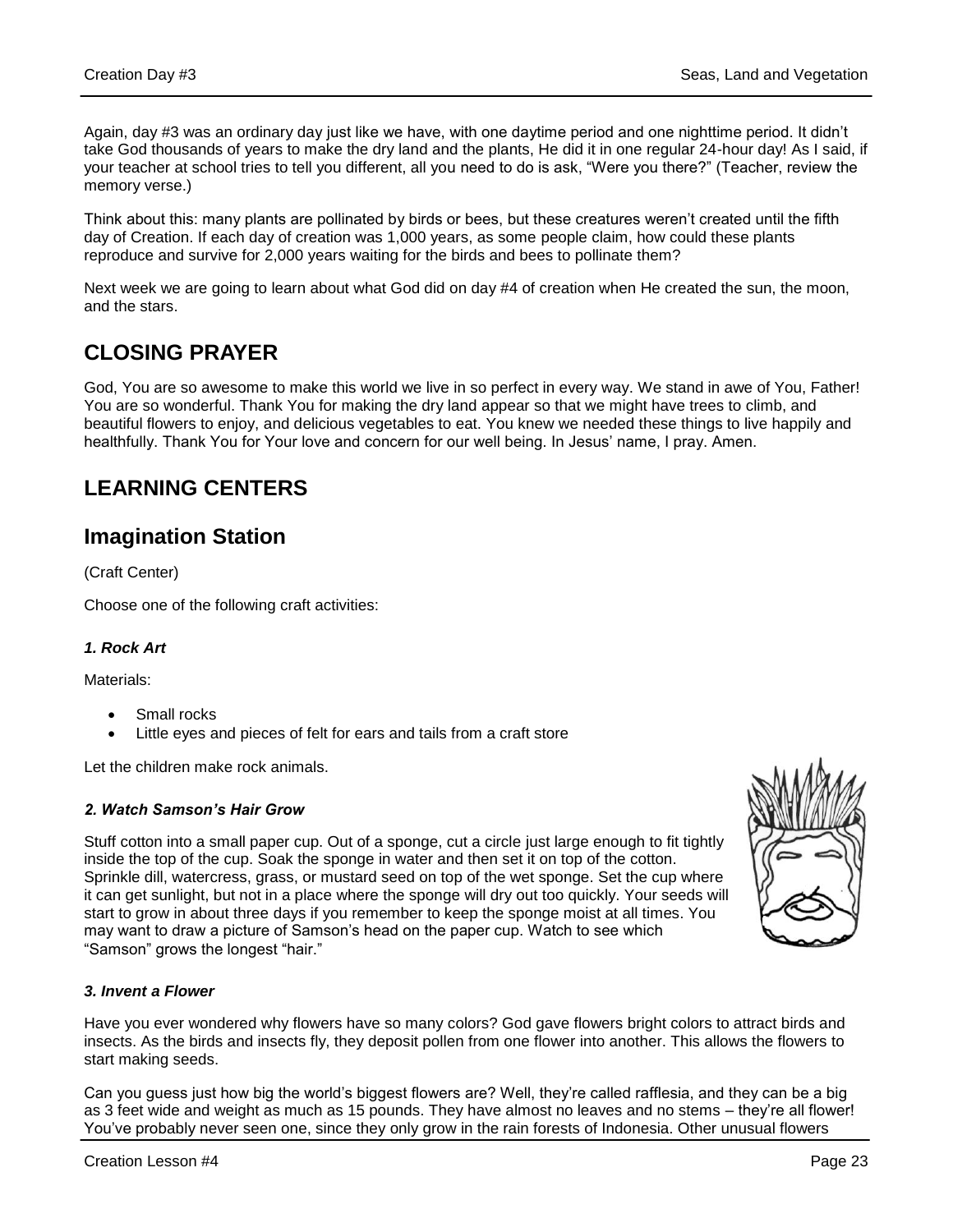include the bee flower, which looks so much like a bee that real bees get confused. And, there's actually a flower called the carrion flower ("carrion" means dead flesh) that looks and smells like dead meat!

What wild kinds of flowers can you come up with? Find out by inventing a flower.

### *Materials*

- Parts of flowers and plants cut out from photographs
- **Scissors**
- Craft glue
- Poster board or cardboard

### *Procedures*

Cut out plant and flower parts (leaves, stems, flowers, seeds, etc.) from pictures in old magazines. Glue the parts together on a piece of cardboard or poster board to make a crazy new flower. Remember, you are creating a new flower from materials that already exist; God created flowers from nothing!

### **Fun House**

(Game Center)

### *Planting Game*

Divide the children into team lines of 4 to 6 players each. Each team will need a cup with twelve seeds, beans, or peanuts. Each team member will need a plastic spoon. Place the bottom portion of an empty egg carton (one per team) about fifteen feet away from the lines of children. On "GO," the first player on each team reaches into the cup, pulls out a seed, and places it on the spoon. Then he races to the egg carton with the spoon in his mouth. He tilts the



spoon with his mouth and "plants" a seed into one of the empty egg carton sections. Then he runs back and touches the next player on his team, who takes a turn. If a player touches a spoon with his hands or drops a seed, he must return to start. If he deposits a seed into one of the sections that already contains a seed, he must take it out and return to start. The winning team is the first one to get all twelve seeds planted.

### **God's Weird and Wonderful World**

(Science Center)

Use one or more of the following activities:

### *1. Observing Rocks*

Have the children observe a display of sedimentary rock containing fossils. Put different types and sizes of rocks (clean fine sand, pebbles, gravel, larger rocks, etc.) into a large mason jar, along with some small shells or bones. Fill it with water and shake it up and see how it settles out. Talk about the geologic column that contains various sedimentary layers.

### *Discussion*

Evolutionists believe that the sedimentary layers found on the surface of the earth were laid down in a certain order over millions of years. They have named these layers, the geologic column. The geologic column contains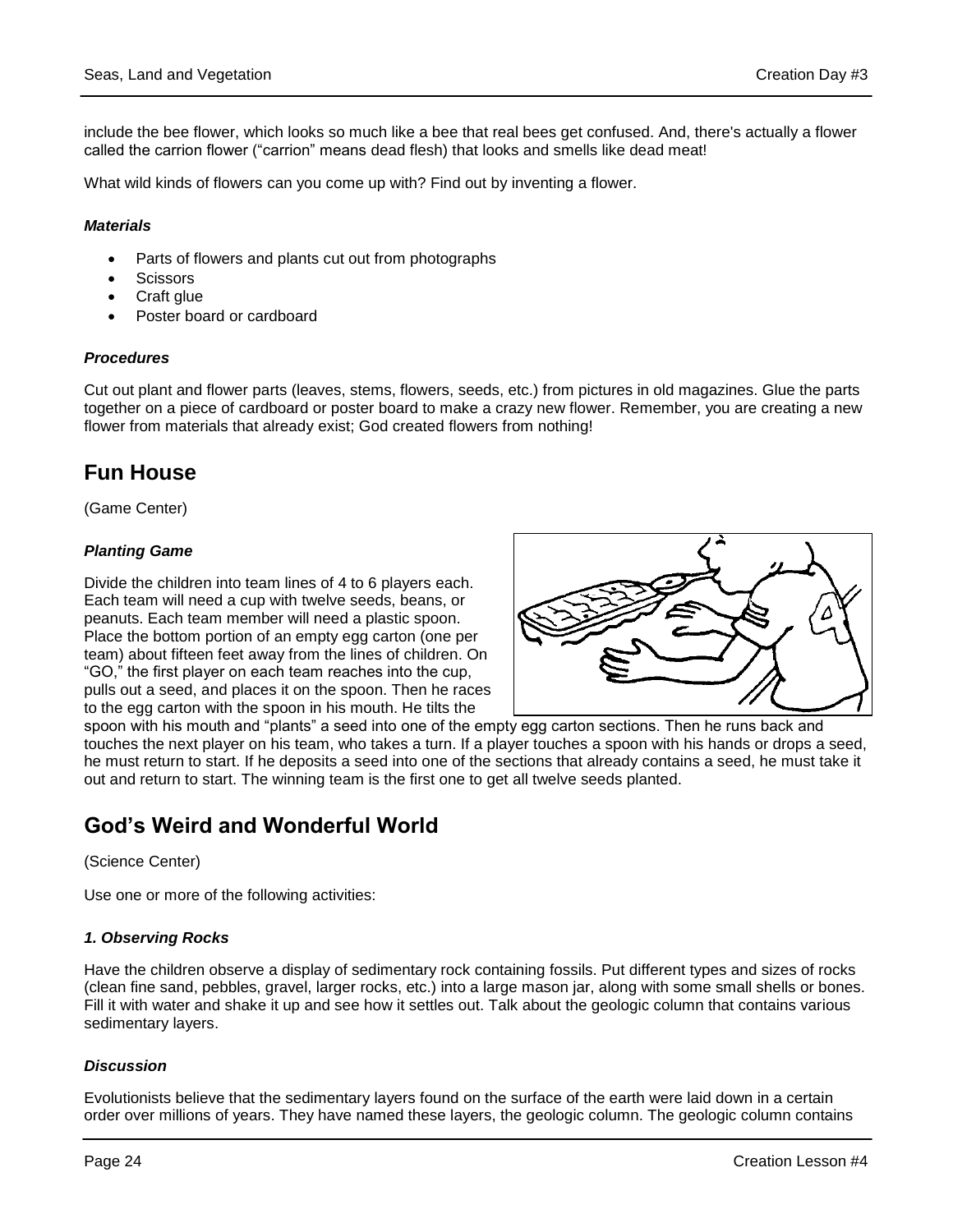many fossils in the various sedimentary layers. They believe that the lower layers contain simple organisms that evolved into more complex organisms found in the earlier layers. The bottom fossils are simple creations and become more complex as one moves up the layers.

Evidence does not support the idea of a geologic column. Fossils appear complete in each layer. If there was an evolution from simple to complex then there would be evidence of these stages in the successive layers. Eighty to eighty-five percent of Earth's land surface does not have even 3 geological periods appearing in "correct" consecutive order. There is no place on the earth where an example of the ten geological periods are in order!

Furthermore, recent evidence has shown that rocks do not take a long time to form.

In order for fossils to form in the sedimentary rock, the plants or animals would have to have been covered quickly in flood-like conditions. The only explanation is that there was a world-wide flood that left the geological conditions that we find today.

### *2. Observing Seeds*

Have the children look closely at various seeds such as, lima beans, garbanzo beans, corn, sunflower seeds, black eye peas, or kidney beans. Have them name the colors that they see and draw the shapes of the seeds. Draw a line and have the children guess how many of each kind of seed it will take to cover the line. Then have them find out exactly how many it took. Record the information on a Data Record Sheet.

### *3. Observing the Seed Within*

Have the children look closely at various fruits and vegetables such as oranges, bell peppers, peas, avocados, melons, apples, peaches, and tomatoes. Have them draw where they find the seeds. Count and record the number of seeds on a Data Record Sheet.